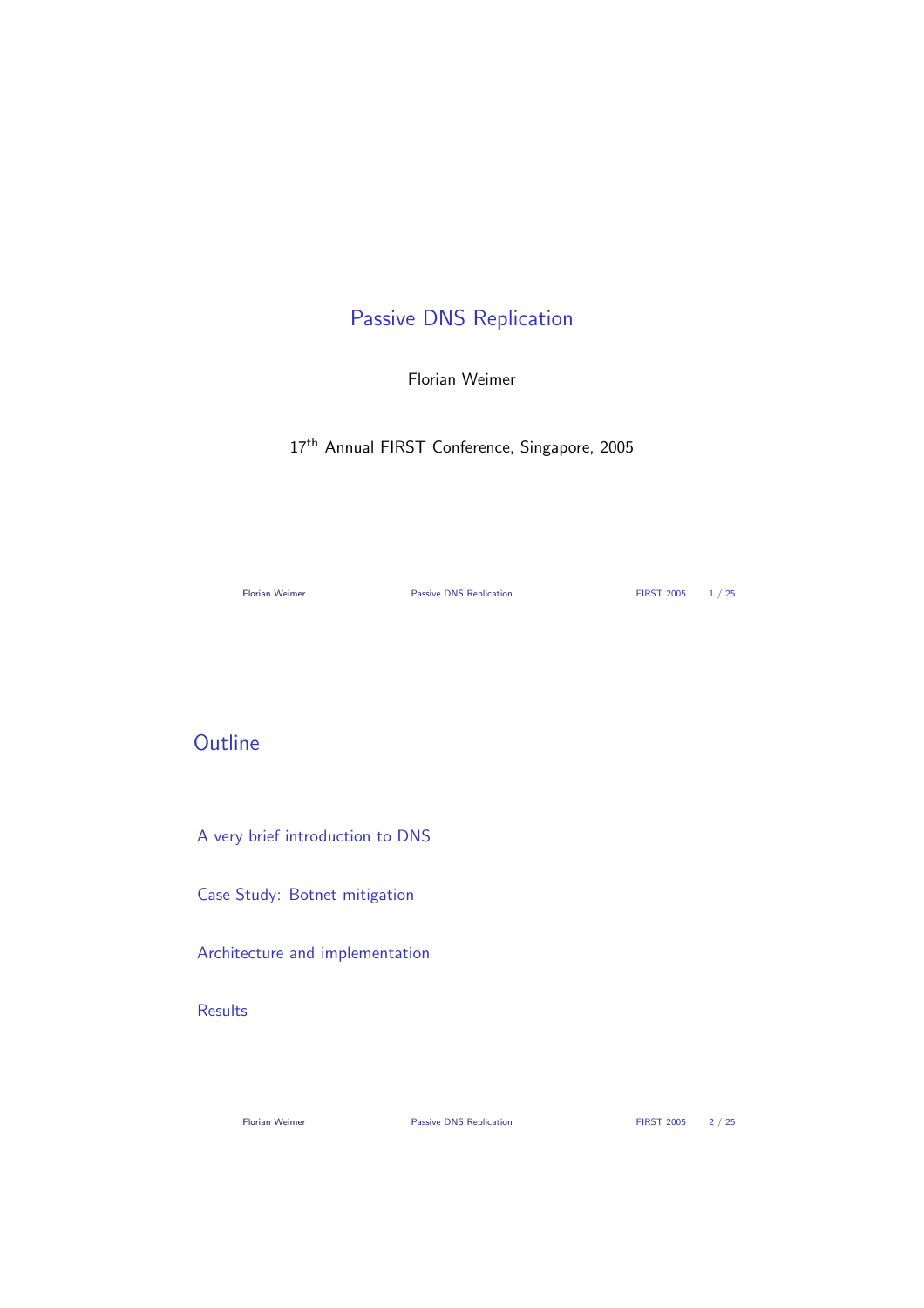#### A very brief introduction to DNS

## **Outline**

#### A very brief introduction to DNS

Case Study: Botnet mitigation

Architecture and implementation

Results

Florian Weimer **Passive DNS Replication** FIRST 2005 3/25

A very brief introduction to DNS

# DNS as a huge table

| TN | A    | 212.9.189.164   |
|----|------|-----------------|
| ΙN | A    | 212.9.189.164   |
| ΤN | A    | 212.9.189.167   |
| TN | МX   | 10 mail.enyo.de |
|    |      |                 |
| TN | A    | 163.1.2.77      |
| TN | A    | 192.25.206.20   |
| ΤN | A    | 210.148.223.8   |
|    |      |                 |
| ΙN | PTR. | www.enyo.de     |
|    |      |                 |

Florian Weimer **Passive DNS Replication** FIRST 2005 4 / 25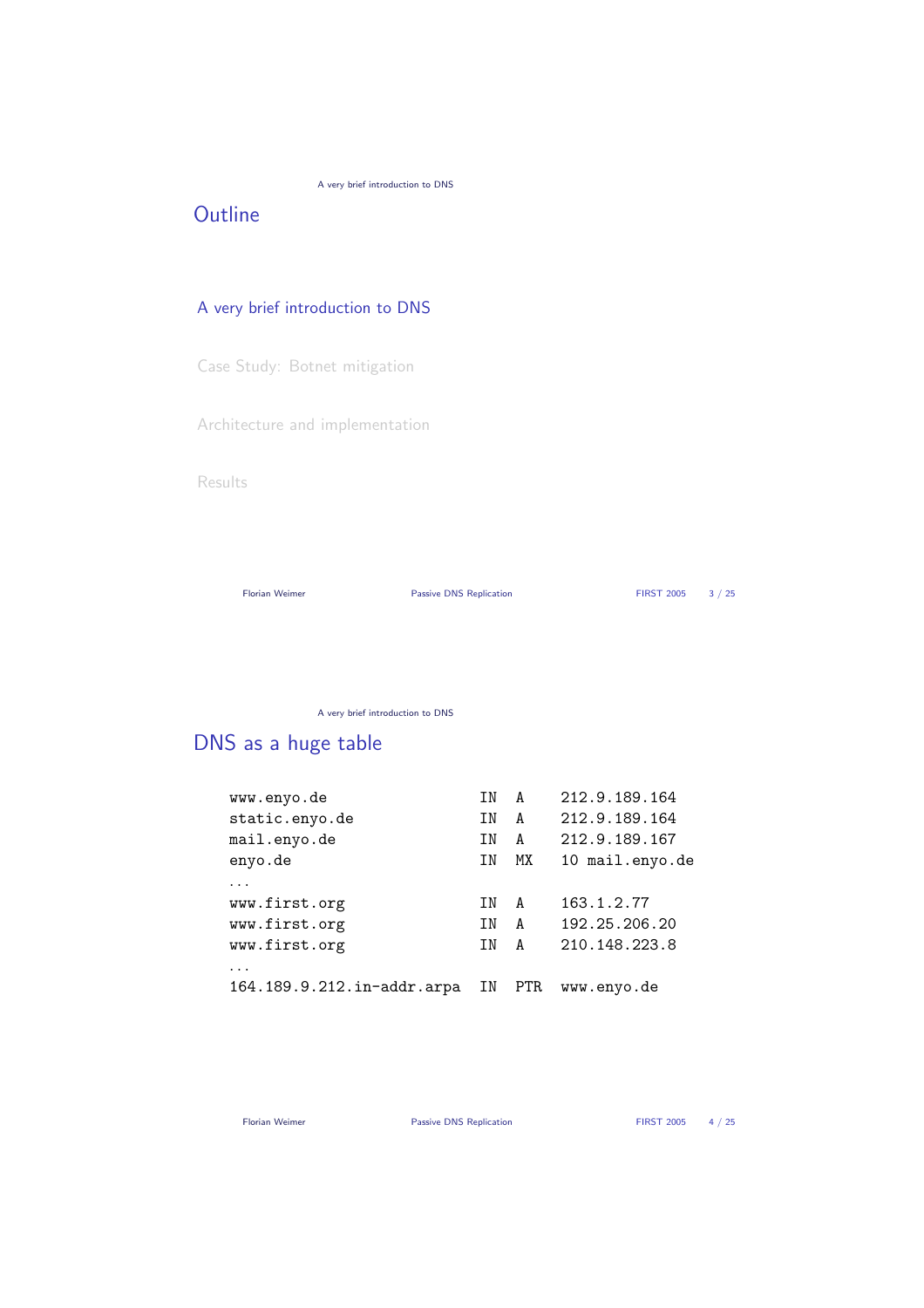## DNS summary

- $\triangleright$  You can query only by the primary key, the domain/class/type triple.
- $\triangleright$  Queries on secondary keys can be emulated if the key is encoded in a domain name (as in 164.189.9.212.in-addr.arpa).
- $\blacktriangleright$  There are no consistency guarantees.
- $\triangleright$  Reverse lookups (based on PTR records) are optional and not reliable: Both www and static point to 212.9.189.164, but there is only one PTR record.

| <b>Florian Weimer</b> |                                  | <b>Passive DNS Replication</b> | <b>FIRST 2005</b> | 5/25 |
|-----------------------|----------------------------------|--------------------------------|-------------------|------|
|                       |                                  |                                |                   |      |
|                       | Case Study: Botnet mitigation    |                                |                   |      |
| Outline               |                                  |                                |                   |      |
|                       | A very brief introduction to DNS |                                |                   |      |
|                       | Case Study: Botnet mitigation    |                                |                   |      |
|                       | Architecture and implementation  |                                |                   |      |

Results

Florian Weimer **Passive DNS Replication** FIRST 2005 6/25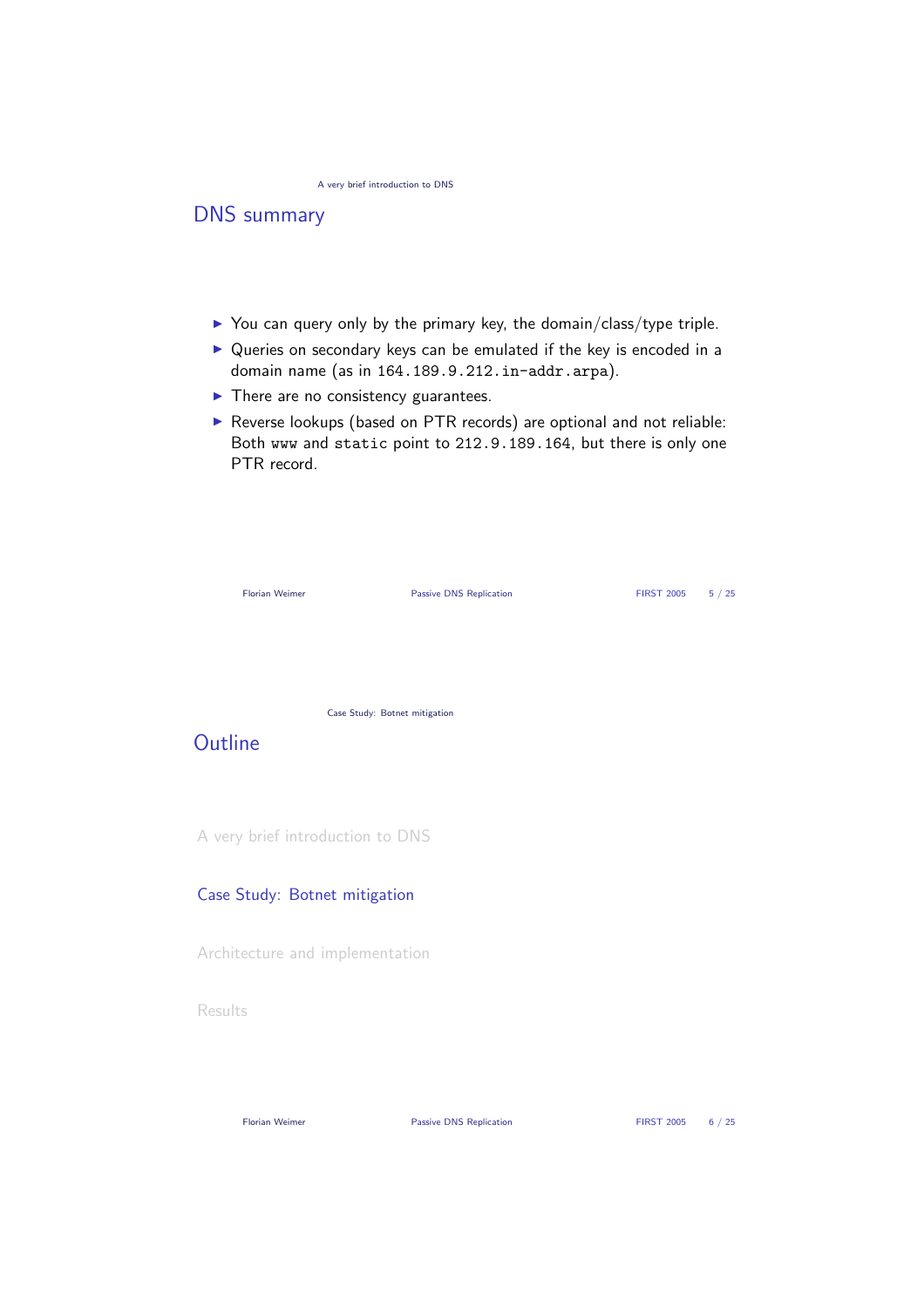Case Study: Botnet mitigation

### An IDS alert

- $\blacktriangleright$  The intrusion detection system detects a botnet command: T 2005/04/21 18:06:33.188392 192.0.2.166:6667 -> 212.9.189.171:1037 :abc!DeFgH@SOME.TLA.GOV TOPIC #l33t :.advscan dcom135 100 5 0 -r..
- $\triangleright$  212.9.189.171 is a compromised host on our network.
- $\blacktriangleright$  192.0.2.166 is the botnet controller.
- $\blacktriangleright$  The captured command instructs 212.9.189.171 to scan for further victims.

| <b>Florian Weimer</b> |  |  |
|-----------------------|--|--|
|-----------------------|--|--|

Passive DNS Replication FIRST 2005 7 / 25

Case Study: Botnet mitigation

#### Response to the report

- $\blacktriangleright$  Filter 212.9.189.171, the victim host.
- $\blacktriangleright$  Filter 192.0.2.166, the botnet controller.
- $\triangleright$  Contact the owner of the 212.9.189.171 machine and force him to clean it.
- $\blacktriangleright$  ... and hope for the best.
	- $\blacktriangleright$  The victims continue to scan the internal network, discovering new victims.
	- $\blacktriangleright$  Filtering the botnet controller prevents them from joining the botnet. (???)

Florian Weimer **Passive DNS Replication** FIRST 2005 8 / 25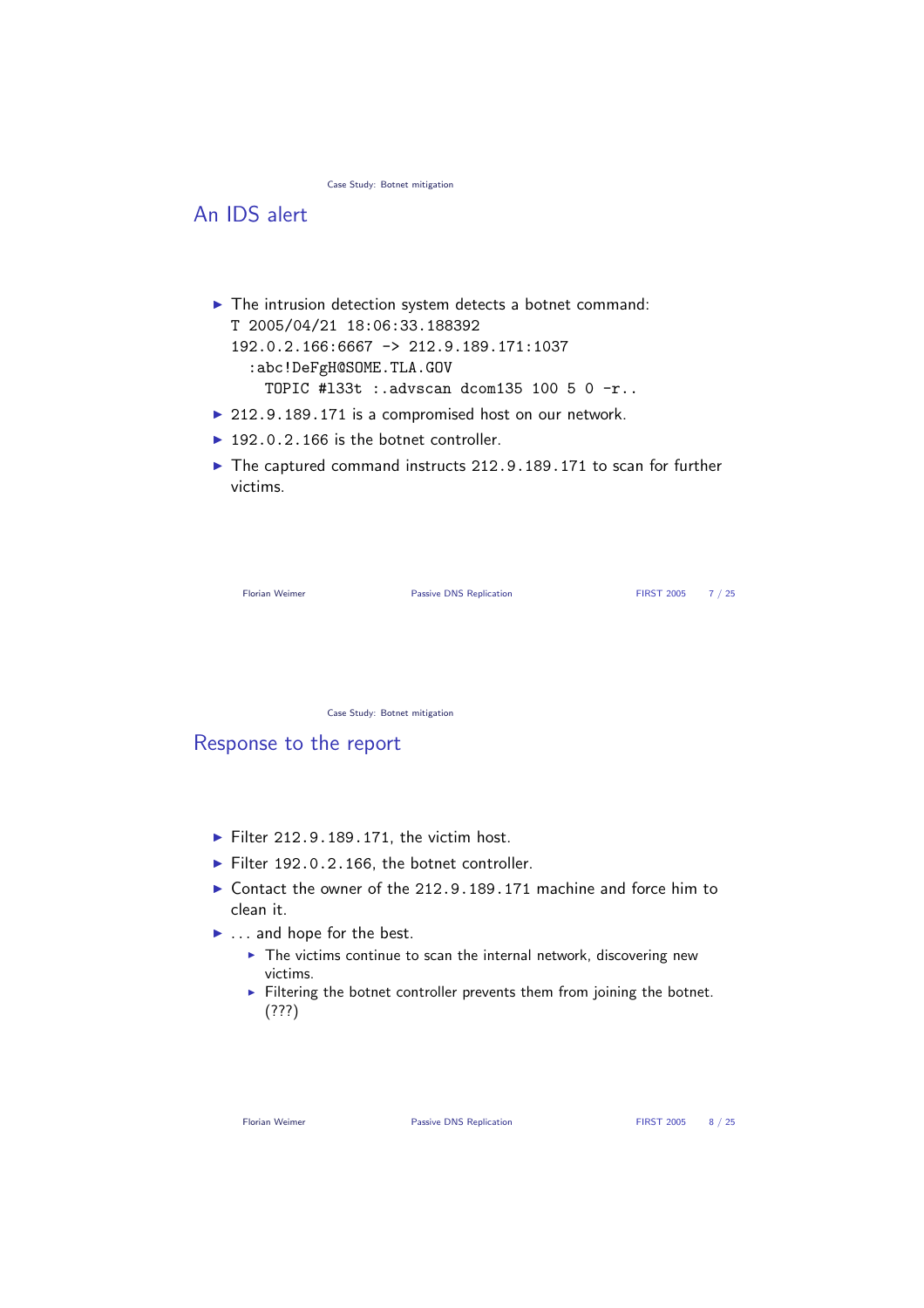### Contacting the botnet controller

- $\blacktriangleright$  The bot may contain one or more domain names instead of hard-coded IP addresses.
- $\blacktriangleright$  Each domain can resolve to multiple IP addresses.
- $\triangleright$  Blocking a single IP address often does not prevent hosts from joining the botnet.
- $\blacktriangleright$  If you know the domain name, better filters are possible.
	- $\triangleright$  You can adjust the filters when the domain name changes.
	- $\triangleright$  You can filter the domain name on your resolvers (in theory).

Florian Weimer **Passive DNS Replication** FIRST 2005 9 / 25

Case Study: Botnet mitigation

How to recover domain names from IP addresses

- $\blacktriangleright$  Reverse engineer the bot.
	- $\triangleright$  Disassembling needs time and expertise.
	- $\blacktriangleright$  And a copy of the malware.
- $\blacktriangleright$  The security team often cannot access the caching resolvers which store a copy of the DNS record.
- $\triangleright$  Zone file transfers do not work, the traditional DNS replication mechanism, do not work.

Florian Weimer **Passive DNS Replication FIRST 2005** 10 / 25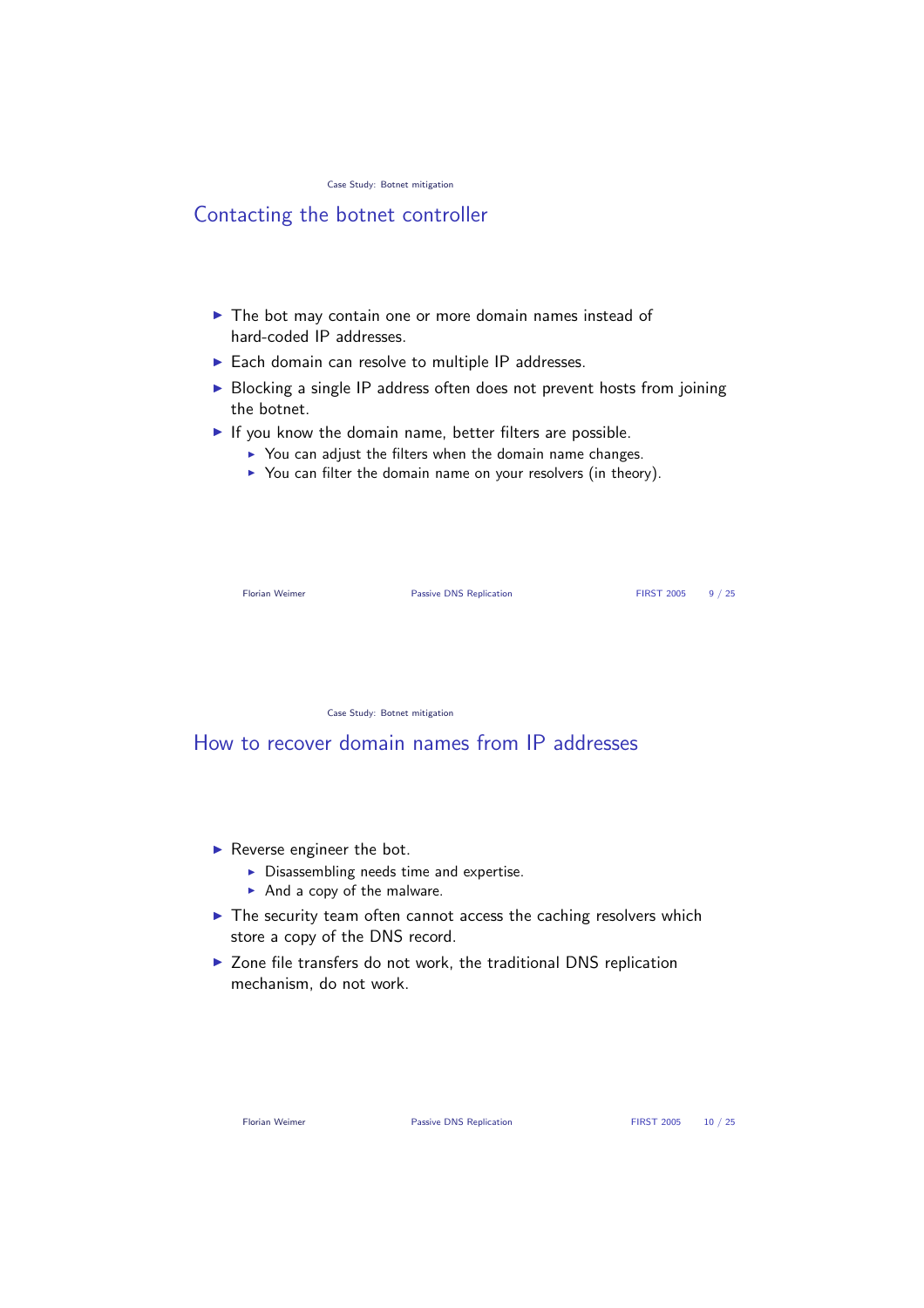|  |  |  | Case Study: Botnet mitigation |
|--|--|--|-------------------------------|
|--|--|--|-------------------------------|

### From domain names to IP addresses

- $\triangleright$  Capture DNS packets and look for the IP address you are interested in.
- $\triangleright$  DNS caches may delay the reappearance of resource records for hours.
- $\blacktriangleright$  Idea: Capture DNS records in advance and store them in a database for later reference.
- $\blacktriangleright$  This leads to "passive DNS replication".

|         | Florian Weimer                   | <b>Passive DNS Replication</b> | <b>FIRST 2005</b> | 11 / 25 |
|---------|----------------------------------|--------------------------------|-------------------|---------|
|         |                                  |                                |                   |         |
|         |                                  |                                |                   |         |
| Outline | Architecture and implementation  |                                |                   |         |
|         |                                  |                                |                   |         |
|         | A very brief introduction to DNS |                                |                   |         |
|         | Case Study: Botnet mitigation    |                                |                   |         |

#### Architecture and implementation

**Results** 

Florian Weimer **Passive DNS Replication** FIRST 2005 12 / 25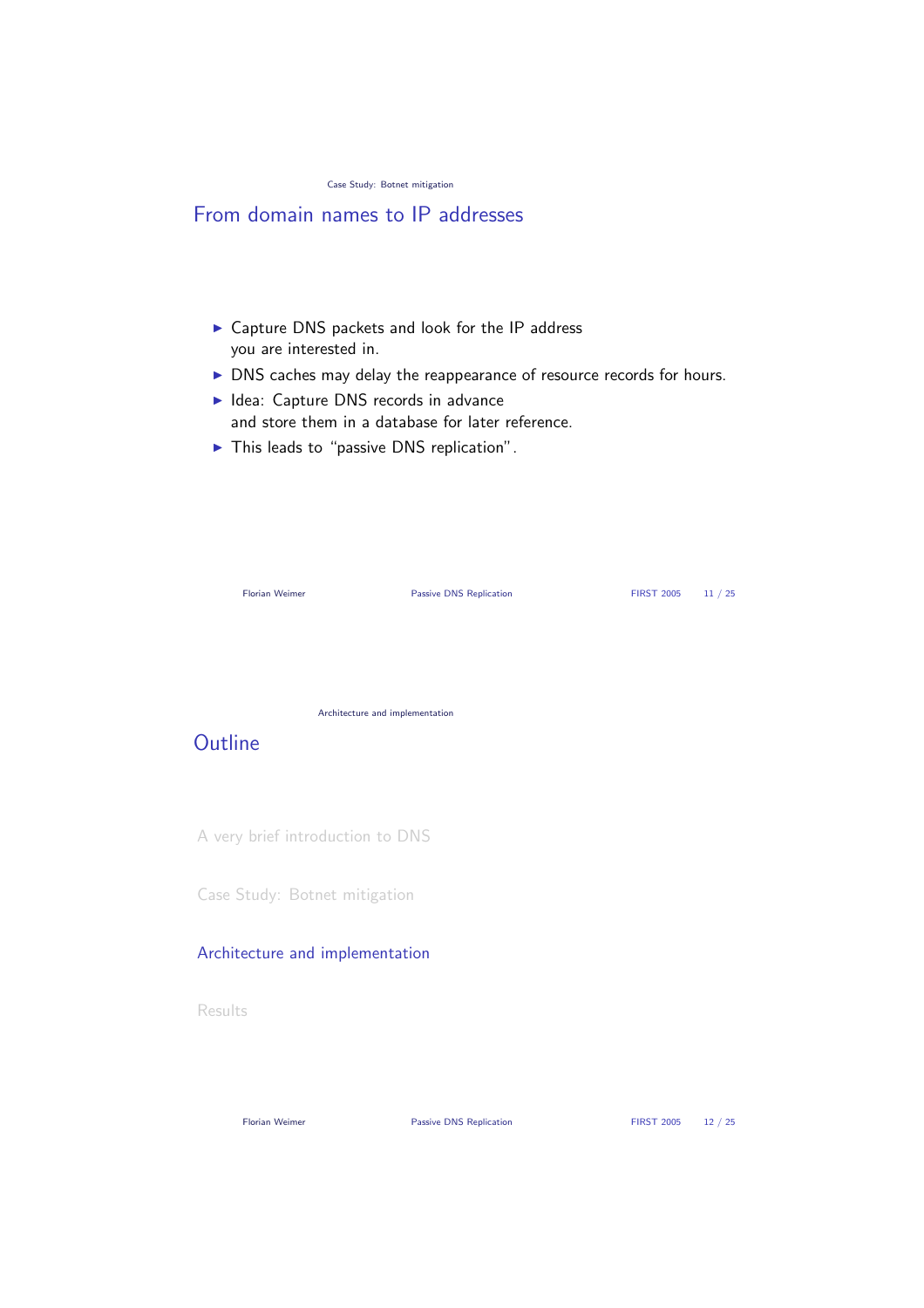Architecture and implementation

## dnslogger architecture



Architecture and implementation

# Sensor placement



Florian Weimer **Passive DNS Replication** FIRST 2005 14 / 25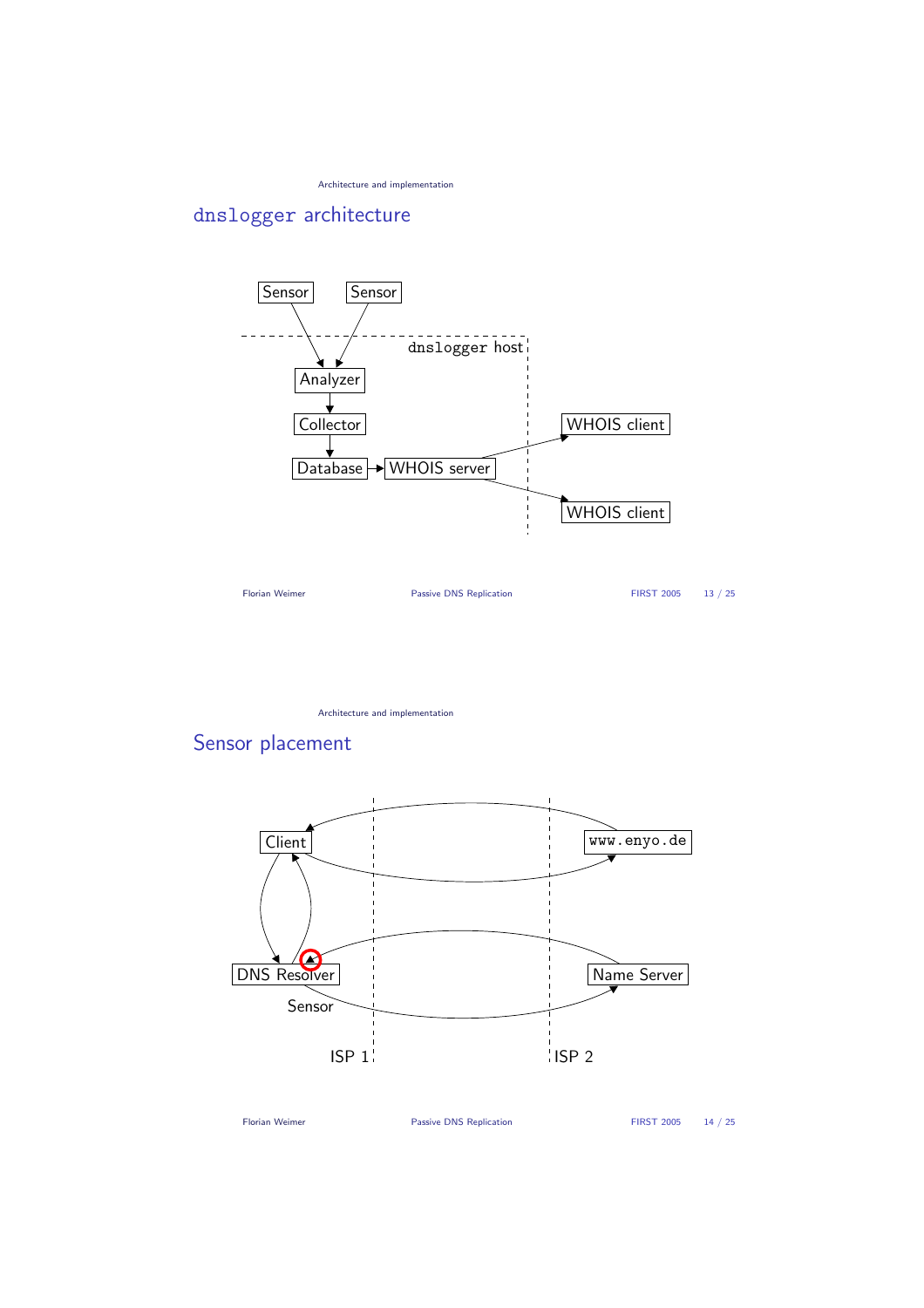Architecture and implementation

### **Challenges**

- $\blacktriangleright$  Privacy concerns
- $\blacktriangleright$  Security concerns
- ▶ Truncated and EDNS0 responses
- $\triangleright$  What about bogus DNS data captured by the sensors?
- $\blacktriangleright$  The data rate itself is fairly low on medium-sized campus networks.
- $\triangleright$  But keeping lots of historic data is problematic.

| Florian Weimer                  | Passive DNS Replication | <b>FIRST 2005</b> | 15/25 |
|---------------------------------|-------------------------|-------------------|-------|
|                                 |                         |                   |       |
|                                 |                         |                   |       |
| Architecture and implementation |                         |                   |       |

#### dnslogger implementation

- $\blacktriangleright$  Two sensor implementations:
	- $\blacktriangleright$  Perl: simple and obviously correct
	- $\blacktriangleright$  C: higher performance, fewer dependencies
- $\blacktriangleright$  The remaining parts of the dnslogger software are written in Ada.
- $\triangleright$  Berkeley DB from Sleepycat is used as the underlying database technology.
	- $\blacktriangleright$  The schema design is highly denormalized and clustered on reversed domain names.
	- $\blacktriangleright$  All database updates are idempotent and commute, which makes replication particularly easy.

Florian Weimer **Passive DNS Replication** FIRST 2005 16 / 25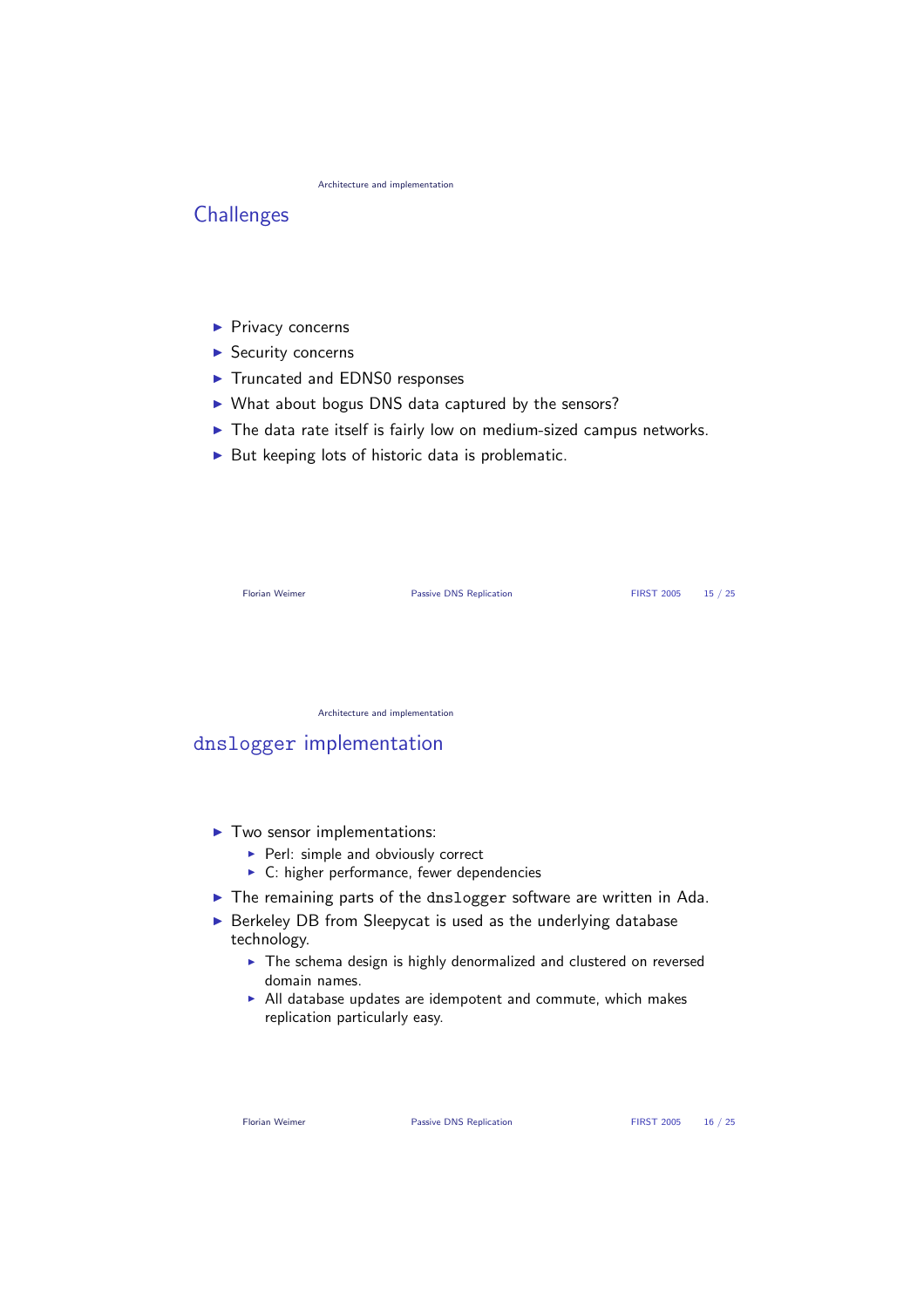### **Outline**

Results

A very brief introduction to DNS

Case Study: Botnet mitigation

Architecture and implementation

#### **Results**

Florian Weimer **Passive DNS Replication** FIRST 2005 17 / 25 Results **Examples** 

- $\blacktriangleright$  Identify botnet controllers
- $\blacktriangleright$  Track DNS-driven botnets (Blaster)
- $\blacktriangleright$  Correlate domains
- ▶ Dating DNS anomalies (new or just newly discovered?)

Florian Weimer **Passive DNS Replication** FIRST 2005 18 / 25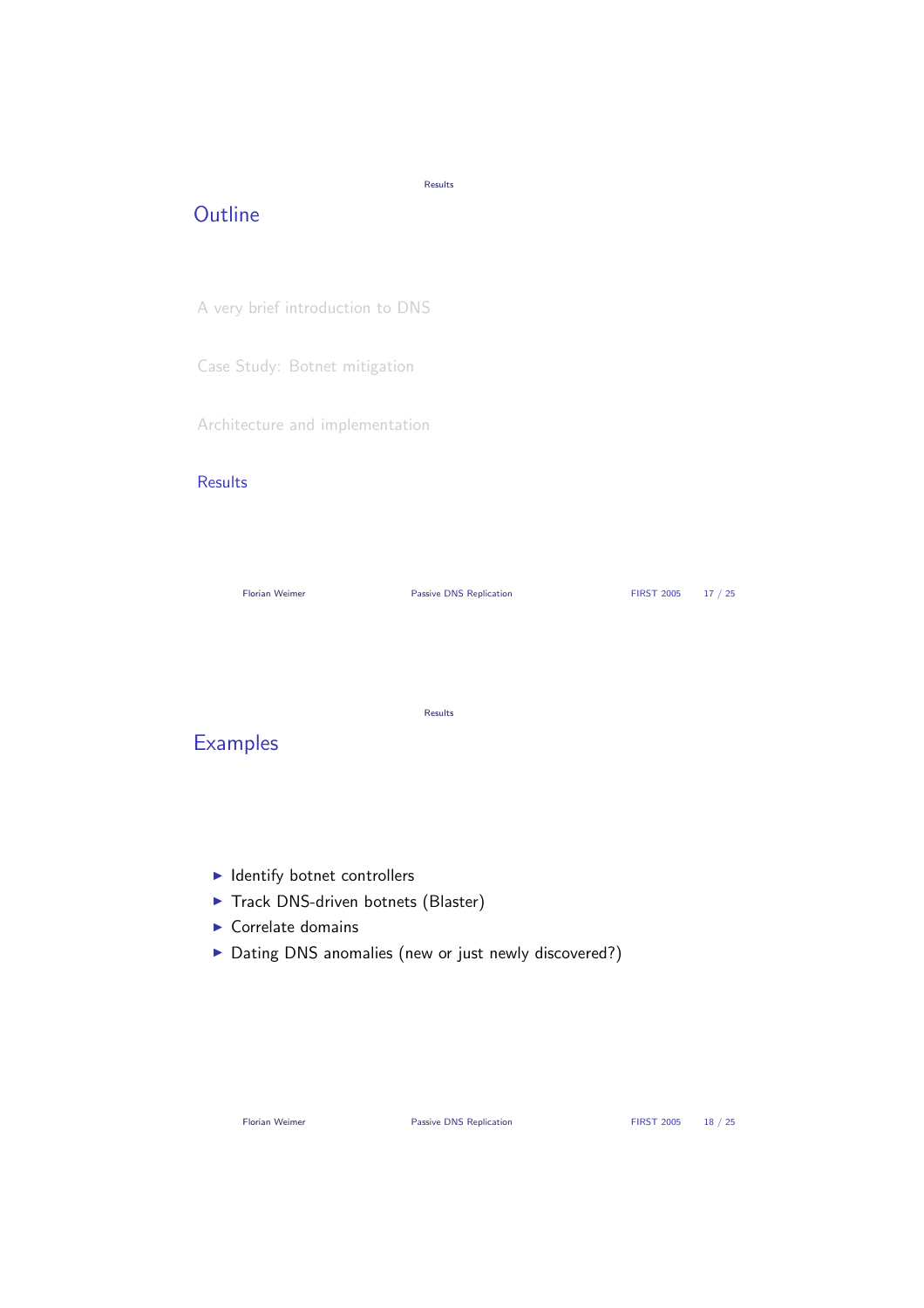#### Results

# Example: The kimble.org fiasco

| <b>First seen</b>   | <b>Domain</b> | <b>Type</b> | Data            |
|---------------------|---------------|-------------|-----------------|
| 2004-06-23 13:58:51 | kimble.org    | A           | 127.0.0.1       |
| 2004-08-07 16:14:00 | kimble.org    | A           | 207.234.155.17  |
| 2004-10-20 07:15:58 | kimble.org    | A           | 212.100.234.54  |
| 2004-10-20 16:12:56 | kimble.org    | A           | 64.203.97.121   |
| 2004-10-21 17:15:01 | kimble.org    | A           | 212.113.74.58   |
| 2004-10-21 17:45:01 | kimble.org    | A           | 195.130.152.100 |
| 2004-10-31 14:45:01 | kimble.org    | A           | 195.225.218.59  |
| 2004-11-02 23:15:01 | kimble.org    | A           | 206.132.83.2    |
| 2004-11-04 18:15:01 | kimble.org    | A           | 213.139.139.206 |
| 2004-11-21 03:15:02 | kimble.org    | A           | 216.7.173.212   |
| 2004-11-25 22:45:02 | kimble.org    | A           | 38.112.165.60   |

Florian Weimer **Passive DNS Replication** FIRST 2005 19 / 25

Results

# Example: Hijacking of ebay.de

| <b>First seen</b>   | <b>Domain</b> | <b>Type</b> | Data                 |
|---------------------|---------------|-------------|----------------------|
| 2004-06-23 08:21:57 | ebay.de       | NS          | crocodile.ebay.com   |
| 2004-06-23 08:21:57 | ebay.de       | ΝS          | sjc-dns1.ebaydns.com |
| 2004-06-23 08:21:57 | ebay.de       | ΝS          | sjc-dns2.ebaydns.com |
| 2004-08-28 05:34:01 | ebay.de       | ΝS          | ns1.goracer.de       |
| 2004-08-28 05:34:01 | ebay.de       | NS          | ns2.goracer.de       |
|                     |               |             |                      |

Florian Weimer **Passive DNS Replication** FIRST 2005 20 / 25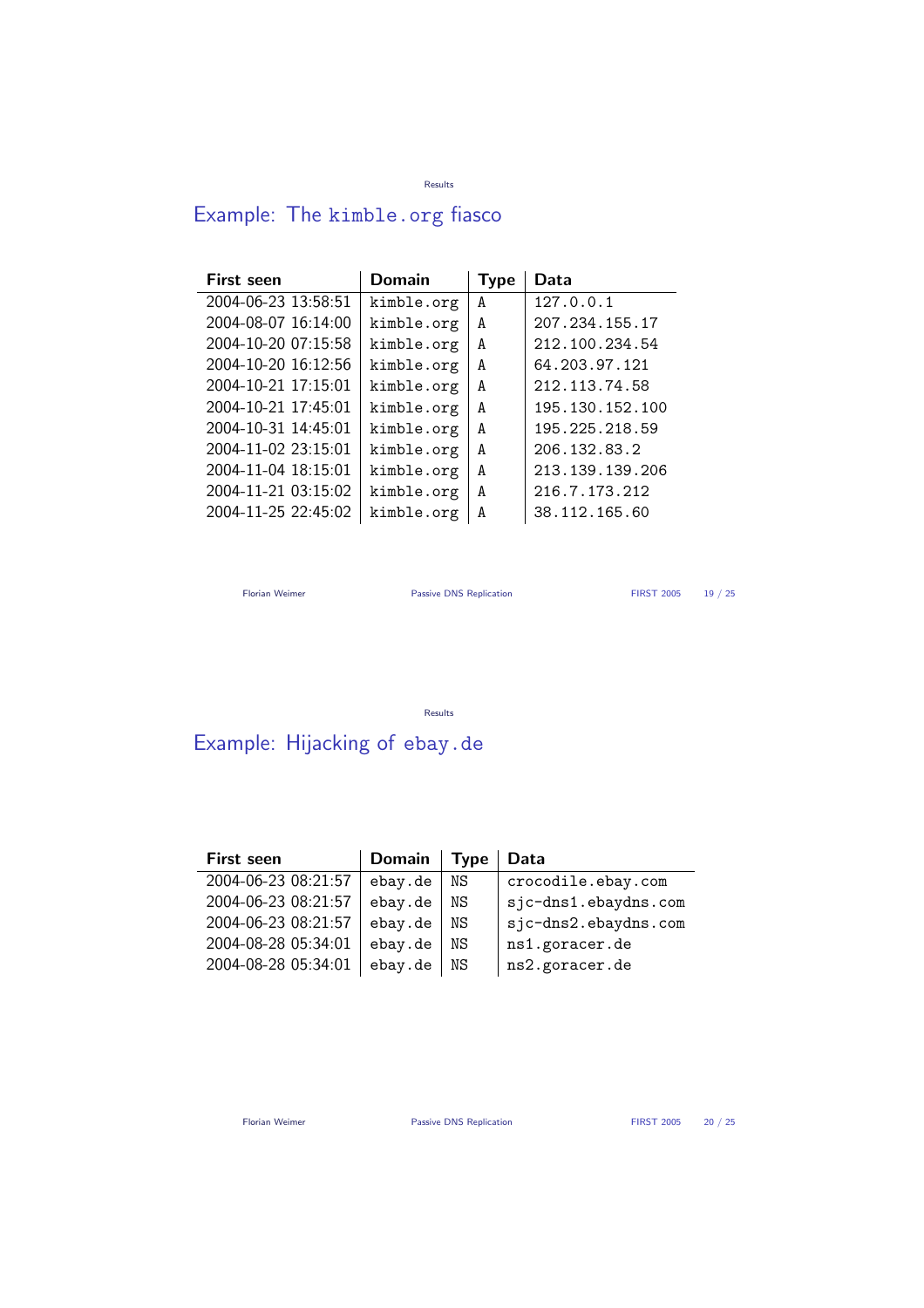#### Results

## Example: Network Solution's "Site Finder Light"

| <b>First seen</b>   | Domain                    | <b>Type</b>  | Data |
|---------------------|---------------------------|--------------|------|
| 2004-09-19 05:01:53 | misslink.net              | <b>CNAME</b> |      |
| 2004-09-19 05:57:49 | ns.bighornent.com         | <b>CNAME</b> |      |
| 2004-09-19 06:13:44 | ns13.magnum-inap4.net     | <b>CNAME</b> |      |
| 2004-09-19 06:24:28 | host2.7thgate.com         | <b>CNAME</b> |      |
| 2004-09-19 07:25:26 | www.zydigo.com            | <b>CNAME</b> |      |
| 2004-09-19 08:08:33 | muslimsonline.com         | <b>CNAME</b> |      |
| 2004-09-19 08:28:26 | www.animatiehuis.com      | <b>CNAME</b> |      |
| 2004-09-19 08:57:19 | www.urbanvoicesonline.com | <b>CNAME</b> |      |
|                     |                           |              |      |

 $\dagger$  = resalehost.networksolutions.com

```
Florian Weimer Passive DNS Replication FIRST 2005 21 / 25
```
Results

## Example: Correlating domains

- ▶ An email messages references dkchaotichigh.com ("MegaPowerPills.com").
- An ordinary DNS lookup reveals that ns1.m-dns.us is used as a name server.
- $\triangleright$  Additional domains are hosted on this name server:

| Domain               | <b>Type</b> | Data           |
|----------------------|-------------|----------------|
| outfacegood.com      | ΝS          | $ns1.m-dns.us$ |
| outregood.com        | ΝS          | $ns1.m-dns.us$ |
| megalithgood.com     | ΝS          | $ns1.m-dns.us$ |
| medverdigrisgood.com | ΝS          | $ns1.m-dns.us$ |
|                      |             |                |

Florian Weimer **Passive DNS Replication** FIRST 2005 22 / 25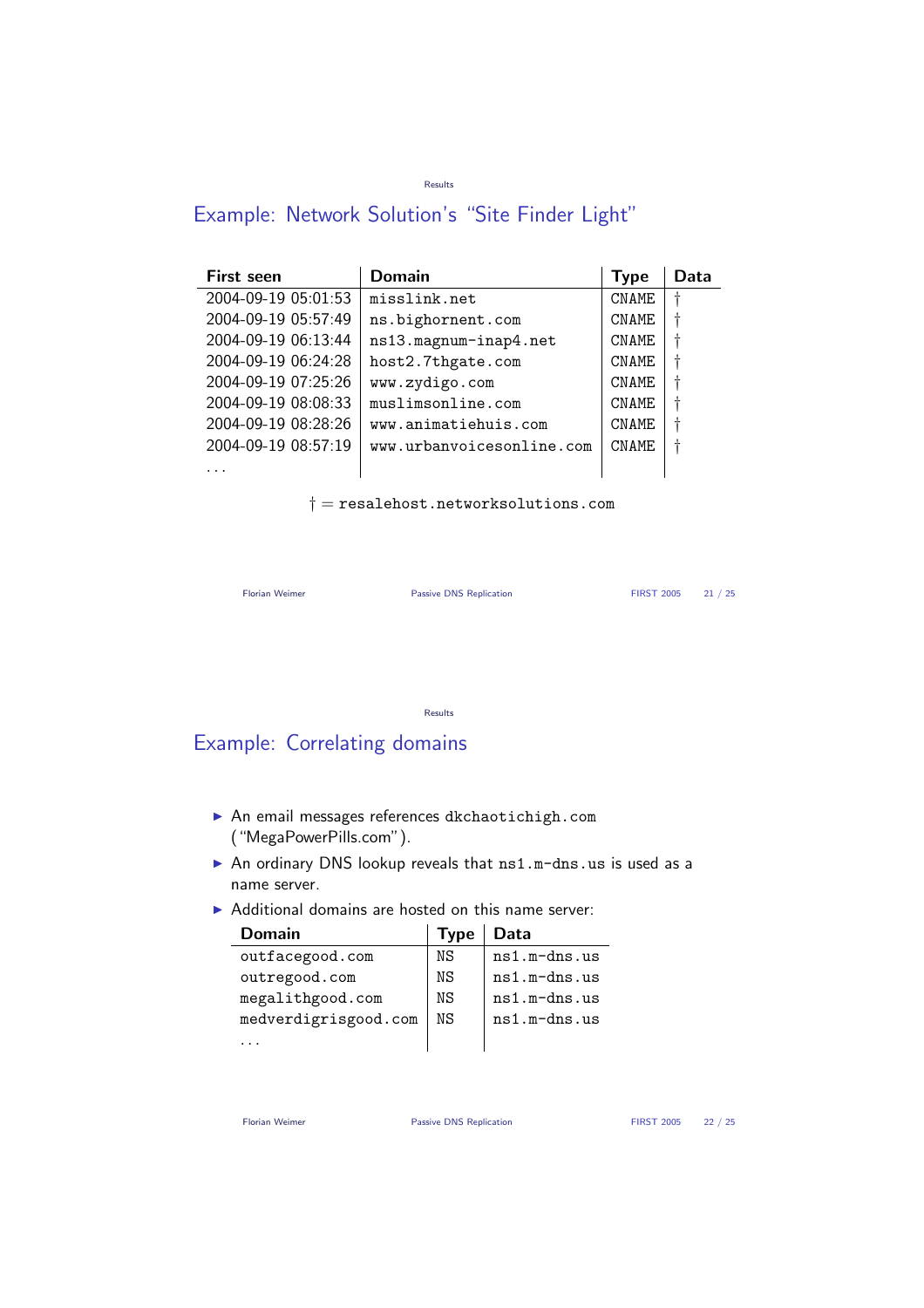#### Results

# Example: Unauthorized name servers for .com

| <b>First seen</b>   | <b>Domain</b> | Type | Data                   |
|---------------------|---------------|------|------------------------|
| 2004-06-24 00:52:37 | com           | ΝS   | ns1.hi2000.net         |
| 2004-06-24 23:04:11 | com           | ΝS   | ns1.vertical-inc.net   |
| 2004-06-30 23:26:21 | com           | ΝS   | tempsvr.wam.wamusa.com |
| 2004-07-01 04:32:18 | com           | ΝS   | ns7.domainredirect.com |
| 2004-07-05 04:18:36 | com           | ΝS   | ns1.infoglobe.net      |
| 2004-07-05 07:35:14 | com           | ΝS   | ns1.cntrading.com      |
| 2004-07-05 16:40:27 | com           | ΝS   | ns1.spacesurfer.com    |
| 2004-07-08 00:34:29 | com           | ΝS   | ns.tradenames.com      |
|                     |               |      |                        |

Florian Weimer **Passive DNS Replication** FIRST 2005 23 / 25

Results

**Observations** 

- DNS usage is very localized and specific to the network in which the sensor is placed.
- ▶ For many applications, you have to run your own sensor, instead of using data collected on other networks.
- $\blacktriangleright$  But sharing the data with others does not hurt.

Florian Weimer **Passive DNS Replication** FIRST 2005 24 / 25